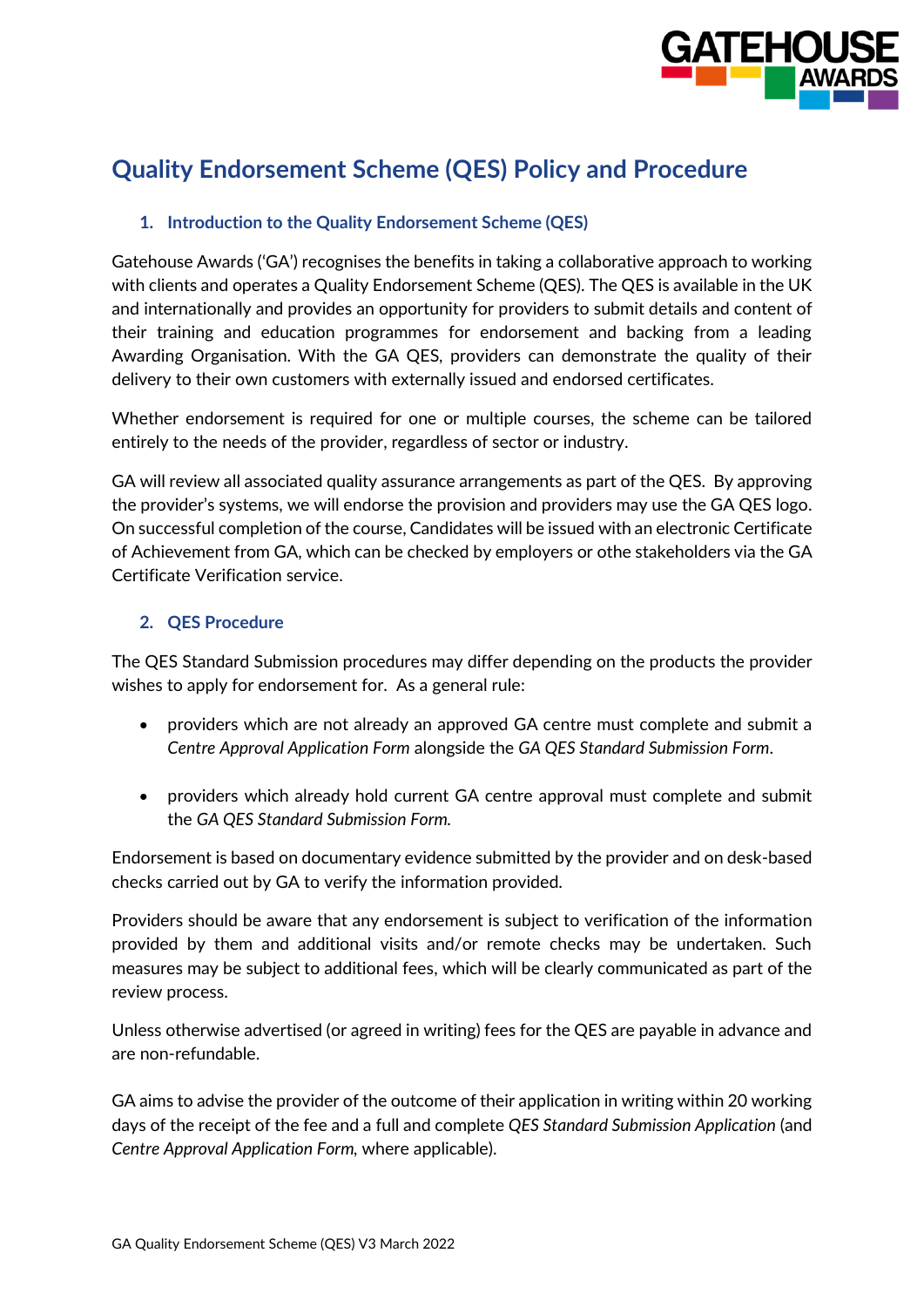

## **3. Notification of Endorsement Decision**

Following the review of the application for QES, there are three possible outcomes:

- **Endorsement Confirmed:** Successful providers will be issued with a notification from GA, the GA QES logos for use on their website and marketing material and any other documentation, policies or guidance they hold, including log-on details to access the Ark, the GA online learner management system (where the provider is a newly approved centre for QES purposes).
- **Endorsement Withheld:** The provider has been asked to take action in order to correct or improve practices, policies or facilities prior to endorsement being granted. Once the action has been implemented, the provider should contact GA with evidence to confirm that the actions have been completed, providing the required additional evidence. If necessary, a visit may be necessary before endorsement is granted. This visit is subject to an additional charge.
- **Endorsement Denied:** In some instances, a provider may not be able to meet the standards required by GA or there is sufficient cause to believe that a provider presents too high a risk to participate in the QES offered by GA. In such instances, the provider will be informed.

## **4. Proof of Endorsement and Use of Logo**

Where endorsement is confirmed, the provider will be granted the right to include the GA QES logo compliant with the stipulations below:

- a) The GA QES logo must appear in a prominent place on the provider's website and/or course materials – e.g. on the front cover of physical and digital publications, or in the introduction to a video.
- b) The logo may also appear on the inside cover, introduction pages or credits of a published resource, as appropriate.
- c) The logo may be resized to reflect styling choices; however it must not be placed or sized in such a way that a user could reasonably assume that GA has published or produced the resource.
- d) The logo must not be changed or distorted in any way, except resizing compliant with point c), above.

## **5. Additional QES Applications**

Providers may apply for approval for endorsement of further courses at any time by completing and submitting a subsequent *QES Standard Submission Application*. Submissions will follow the approval procedure outlined above.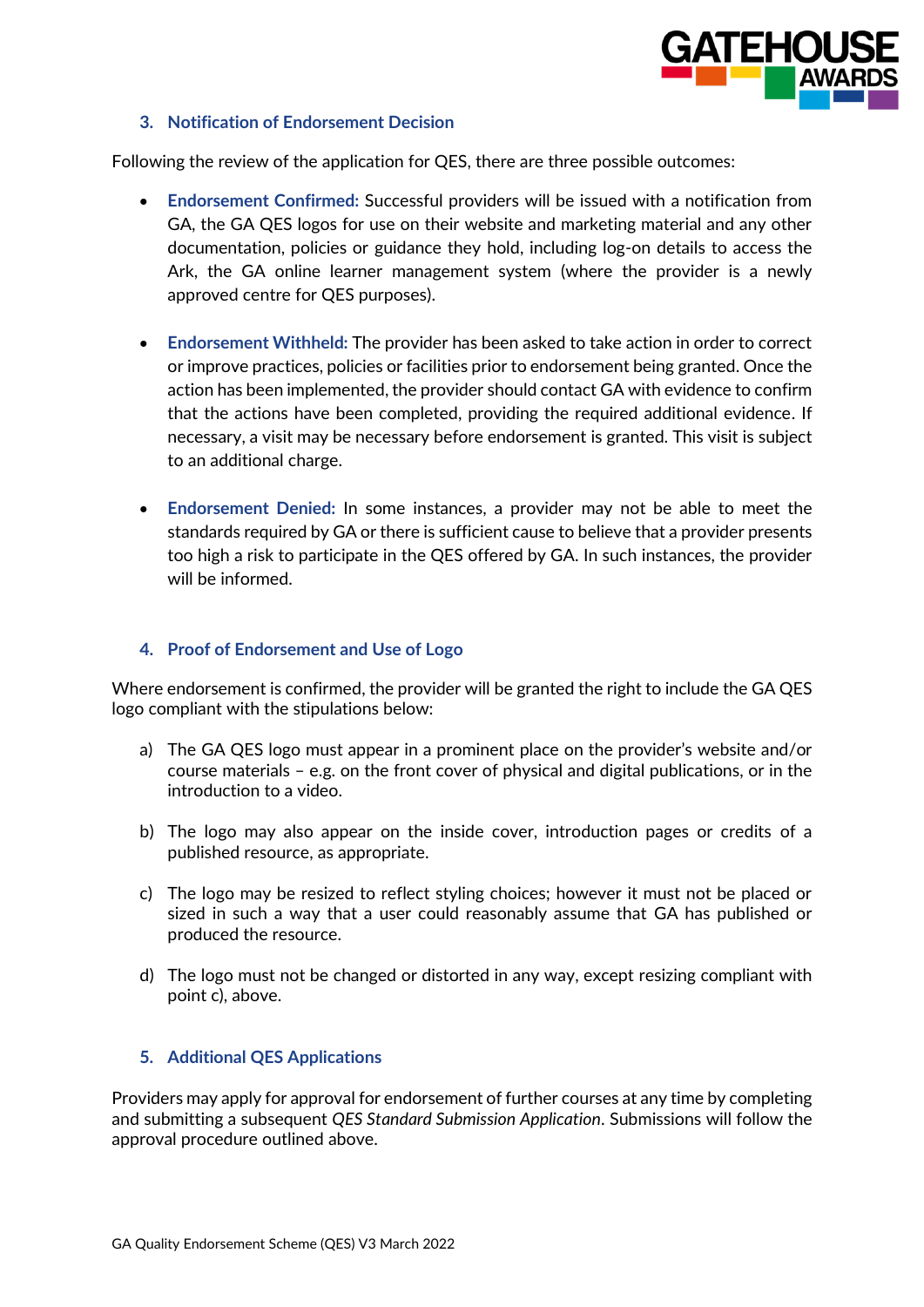

#### **6. Period of Endorsement**

Once granted, endorsement continues for the duration the course is made available, unless either party withdraws earlier.

The endorsement is subject to the provider maintaining adherence to the *GA Centre Approval Criteria,* all GA terms and conditions and successfully completing an annual centre re-approval.

Please note that all providers participating in the GA QES are subject to quality assurance visits at any time GA deems appropriate. GA reserves the right to visit providers without prior notice.

## **7. Maintaining the QES**

It is the provider's responsibility to maintain the course delivery and quality assurance arrangements associated with the endorsed courses. Providers must promptly inform GA of any changes and for changes to be agreed with the provider's GA contact.

Examples of changes providers should notify GA about:

- significant changes in operation and staffing, the course content, assessment requirements or Guided Learning Hours.
- a change to the method of delivery, i.e., introduction of a distance learning version of the course where the endorsement was granted for classroom learning provision.
- not entering a viable number of candidates over a 12-month period.
- the provider has been subject to a sanction due to malpractice or serious maladministration with regards to any course, qualification or endorsed provision, or has had approval or endorsement withdrawn, from GA or other Awarding Organisation.

## **8. Withdrawal and Suspension of Endorsement**

GA may withdraw or suspend a provider's use of the QES in instances where:

- the provider has not complied with the *GA Terms and Conditions of Business* or any of GA's policies, regulations, requirements, procedures and guidelines.
- there are major deficiencies in the assessment process leading to actual or potential malpractice.
- the provider has not entered a viable number of candidates/has been inactive within the previous twelve months.
- payment for GA services has not been received in accordance with the payment terms.
- the provider becomes bankrupt, insolvent, ceases trading or goes into liquidation.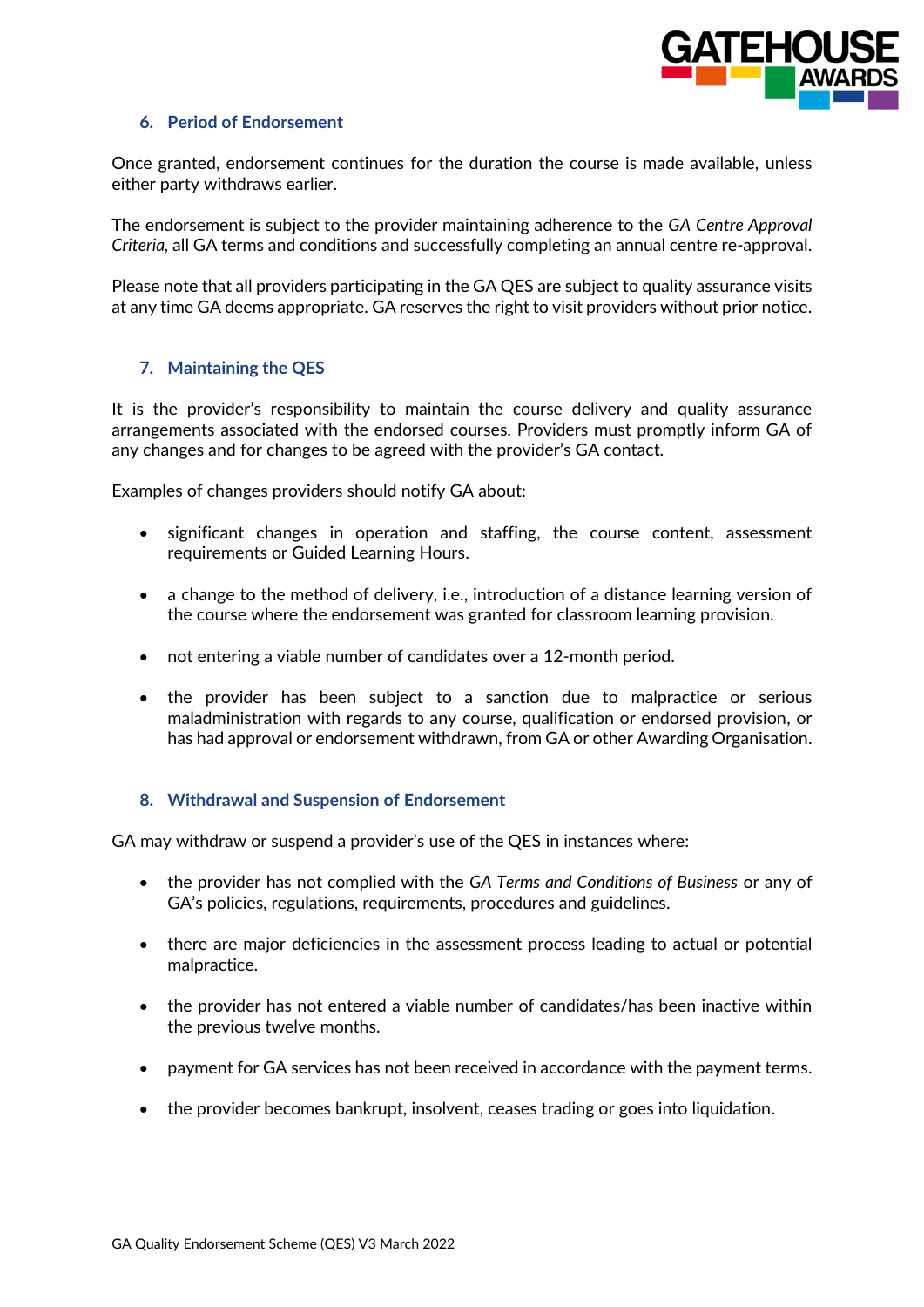

- there is a change in control of the provider which gives rise to a significant cause for concern as to the risk to the ongoing reputation of the provider and of GA by association.
- GA is in receipt of information regarding the provider from a third party (such as another Awarding Organisation, Regulator, or other official body) which indicates that the provider poses a significant reputational, financial, or regulatory risk to GA, its candidates or the Regulators by association.
- there has been a failure to provide GA with details of any changes which may affect the provider's ability to maintain the QES effectively.

GA may decide not to withdraw the approval immediately but to suspend the provider, or use of specific endorsed product(s), for a period of time needed to investigate and/or resolve issues. If GA withdraws approval, the earliest date on which the provider may reapply may be provided, however, in the case of withdrawal due to serious malpractice, the provider will not be allowed to reapply for QES at any time. In such instances it may also be deemed appropriate to preclude its directors or senior management from holding any further approvals with GA. This will be assessed on a case-by-case basis, taking into account any associated risks.

# **9. Data Protection Statement**

GA will collect and hold all data in line with guidance issued by the Information Commissioner. The data will be used for the creation of monitoring statistics. The data will not be disclosed to any third parties or organisations, except where there is a statutory requirement to do so. Under the Data Protection Act 2018 providers must ensure that candidates are aware of how their personal data will be processed. As this includes sensitive personal data the candidate must give their consent to this prior to being registered on the Ark. A full GDPR, Privacy and Data Protection Policy is available from GA upon request.

## **10. Disclaimer**

GA QES products/services requires the provider to publish the following text within their published course information and guidance:

*'Whilst the organisation has taken all reasonable care in the preparation of this product, the organisation makes no representation, express or implied, regarding the accuracy of the information contained in this product. Neither the organisation nor Gatehouse Awards Ltd accept any legal responsibility or liability for any errors or omissions from the product or the consequences thereof.'*